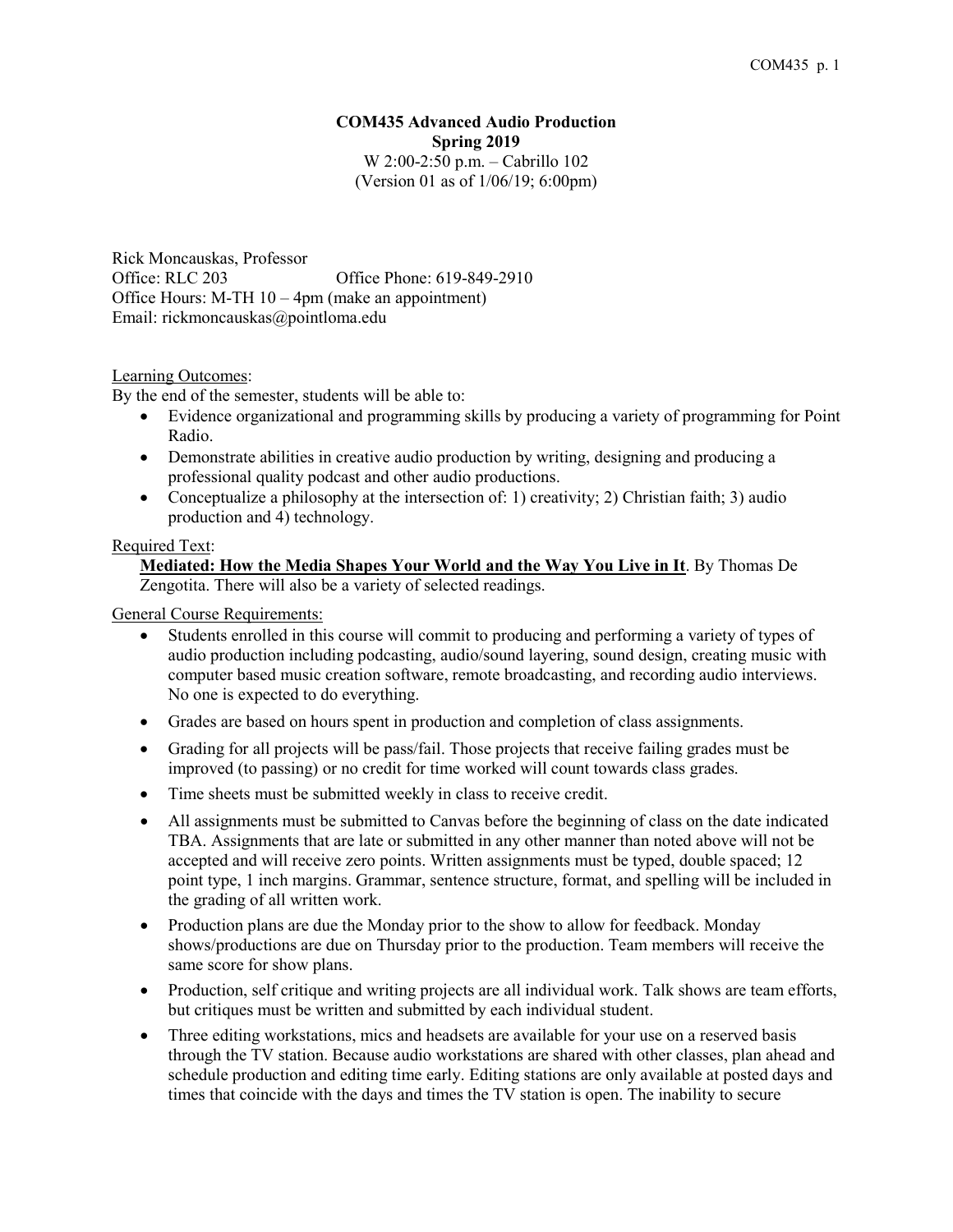equipment or editing time due to lack of planning is not an excuse for not completing an assignment. Portable digital audio recorders are also available for check-out from the TV studio. Use the sign-up sheets on the bulletin board in the hallway outside Point Radio for scheduling editing time and the sign-up sheets on the bulletin board outside the TV studio for reserving mics, headsets and portable recorders.

• Student projects will be played in class for group discussion and shared with future classes as examples.

## Attendance:

- Attendance will be taken in all classes. For purposes of grading in this class, students will be allowed absences (for any reason) equal to one week's class sessions.
- As noted in the university catalog, students who miss 10% of class sessions will be reported to the Vice Provost of Academic Administration. Missing 20% of class sessions will result in the student being de-enrolled from this course. This rule will be strictly enforced. Missing two classes puts you OVER the 10% threshold. Missing three classes puts you AT the 20% threshold.
- The communication industry is time sensitive. Professionals in this business succeed or fail depending on their ability to meet deadlines and follow through on their commitments. Now is an excellent opportunity to develop good habits. With this in mind, students are expected to be on time to class and to turn assignments in "on-time/on-deadline."
- Attendance in class means that you are fully attending to the course. Students, who choose to use their cell phone, engage in irrelevant and disruptive conversations, study for their next class, etc… will be counted as absent for that day. There are no exceptions to this policy, so please do not ask.
- In the event that you miss class, will be expected to get notes, handouts, and assignments from someone in class. **Do NOT ask me for notes.** You are responsible for missed material and should try to make a friend or two in this class that you can count on. Most relevant assignments  $\&$ information can be found on the Canvas page for this class.
- It is the student's responsibility to maintain his or her class schedule. Should the need arise to drop this course (personal emergencies, poor performance, etc.), the student has the responsibility to follow through (provided the drop date meets the stated calendar deadline established by the university), not the instructor. Simply ceasing to attend this course or failing to follow through to arrange for a change of registration (drop/add) may result in a grade of F on the official transcript.

## Technology Policy

Personal computers are permitted for taking notes. However, cell phones are not allowed during class. Making audio or video recordings of class sessions are not allowed. Students may not mass distribute any course materials or content in any form (print or online) without permission of the instructor.

### Notice to Students with Disabilities

While all students are expected to meet the minimum academic standards for completion of this course as established by the instructor, students with disabilities may require academic accommodations. At Point Loma Nazarene University, students requesting academic accommodations must file documentation with the Disability Resource Center (DRC), located in the Bond Academic Center. Once the student files documentation, the Disability Resource Center will contact the student's instructors and provide written recommendations for reasonable and appropriate accommodations to meet the individual learning needs of the student. This policy assists the University in its commitment to full compliance with Section 504 of the Rehabilitation Act of 1973,